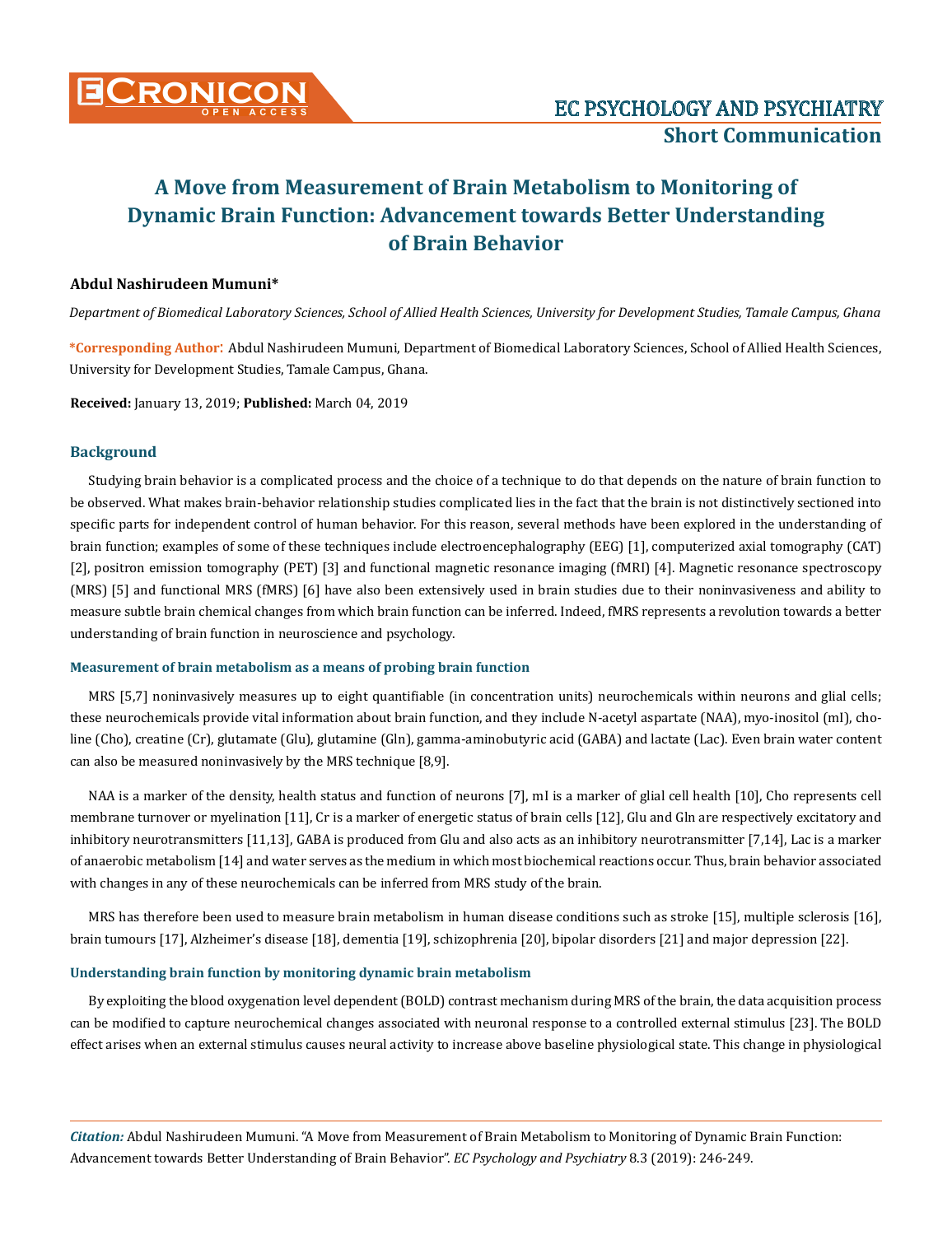state is associated with changes in cerebral blood flow, cerebral blood volume and the cerebral metabolic rate of oxygen consumption [24]. Consequently, the flow of oxygenated blood to the region of activity increases, an effect detected as the BOLD signal spreading from the activation site [25] to the vessels and tissue near the vessels.

Most fMRS studies use a visual stimulus which varies at a frequency of 8 Hz to induce a maximum stimulation in the visual cortex of the brain [26]. Thus, the BOLD effect is observed in this region of the brain in a dynamic way; that is, neurochemical changes associated with the activation pattern can be monitored in order to evaluate tissue health and function in this area of the brain. It is also possible to use motor activation to make a similar observation in the motor region of the brain. However, this has to be done with care in order not to contaminate the fMRS signal with motion artefacts since MRS is inherently sensitive to motion of the patient during data acquisition.

#### **The future of dynamic brain metabolism studies**

Functional MRS (fMRS) is a relatively new technique of studying brain function. Therefore, fMRS studies so far have focused on optimization of the technique and establishing thresholds of neurochemical changes that can reveal *in vivo* information with good precision [27]. It is therefore possible to optimize specific stimuli for fMRS data acquisition and establish a multicenter dataset specifying standard, expected levels of change (in percentage units) in the neurochemicals, for the respective stimuli within the corresponding brain regions they cause neuronal activation. When this is accomplished, fMRS will be an excellent technique to complement the already existing techniques in elucidating brain function and its associated behavior.

#### **Conflict of Interest**

The author has no conflict of interest to declare.

### **Bibliography**

- 1. [Sigl JC and Chamoun NG. "An introduction to bispectral analysis for the electroencephalogram".](https://link.springer.com/article/10.1007/BF01618421) *Journal of Clinical Monitoring* 10.6 [\(1994\): 392-404.](https://link.springer.com/article/10.1007/BF01618421)
- 2. Ladurner G., *et al*[. "Measurement of regional cerebral blood volume by computerized axial tomography".](https://www.ncbi.nlm.nih.gov/pubmed/1262889) *Journal of Neurology, Neuro[surgery and Psychiatry](https://www.ncbi.nlm.nih.gov/pubmed/1262889)* 39.2 (1976): 152-158.
- 3. Chugani HT., *et al*[. "Positron emission tomography study of human brain functional development".](https://www.ncbi.nlm.nih.gov/pubmed/3501693) *Annals of Neurology* 22.4 (1987): [487-497.](https://www.ncbi.nlm.nih.gov/pubmed/3501693)
- 4. [Fox MD and Raichle ME. "Spontaneous fluctuations in brain activity observed with functional magnetic resonance imaging".](https://www.ncbi.nlm.nih.gov/pubmed/17704812) *Nature [Reviews Neuroscience](https://www.ncbi.nlm.nih.gov/pubmed/17704812)* 8*.*9 (2007): 700-711.
- 5. Drost DJ., *et al*[. "Proton magnetic resonance spectroscopy in the brain: report of AAPM MR task group #9".](https://www.ncbi.nlm.nih.gov/pubmed/12349940) *Medical Physics* 29.9 [\(2002\): 2177-2197.](https://www.ncbi.nlm.nih.gov/pubmed/12349940)
- 6. Mangia S., *et al*[. "Sensitivity of single-voxel 1H-MRS in investigating the metabolism of the activated human visual cortex at 7 T".](https://www.ncbi.nlm.nih.gov/pubmed/16677939) *Mag[netic Resonance Imaging](https://www.ncbi.nlm.nih.gov/pubmed/16677939)* 24.4 (2006): 343-348.
- 7. Tofts PS and Waldman AD. "Spectroscopy: 1 [H metabolite concentrations". In: Tofts P. \(Ed.\), "Quantitative MRI of the brain: measuring](https://www.researchgate.net/publication/229628859_Spectroscopy_1H_Metabolite_Concentrations)  [changes caused by disease". John Wiley and Sons Ltd, Chichester, England \(2003\): 299-319.](https://www.researchgate.net/publication/229628859_Spectroscopy_1H_Metabolite_Concentrations)
- 8. Ernst T., *et al.* ["Absolute quantitation of water and metabolites in the human brain. I. Compartments and water".](https://www.sciencedirect.com/science/article/pii/S1064186683710551) *Journal of Magnetic [Resonance Series B](https://www.sciencedirect.com/science/article/pii/S1064186683710551)* 102.1 (1993): 1-8.

*Citation:* Abdul Nashirudeen Mumuni. "A Move from Measurement of Brain Metabolism to Monitoring of Dynamic Brain Function: Advancement towards Better Understanding of Brain Behavior". *EC Psychology and Psychiatry* 8.3 (2019): 246-249.

 $247$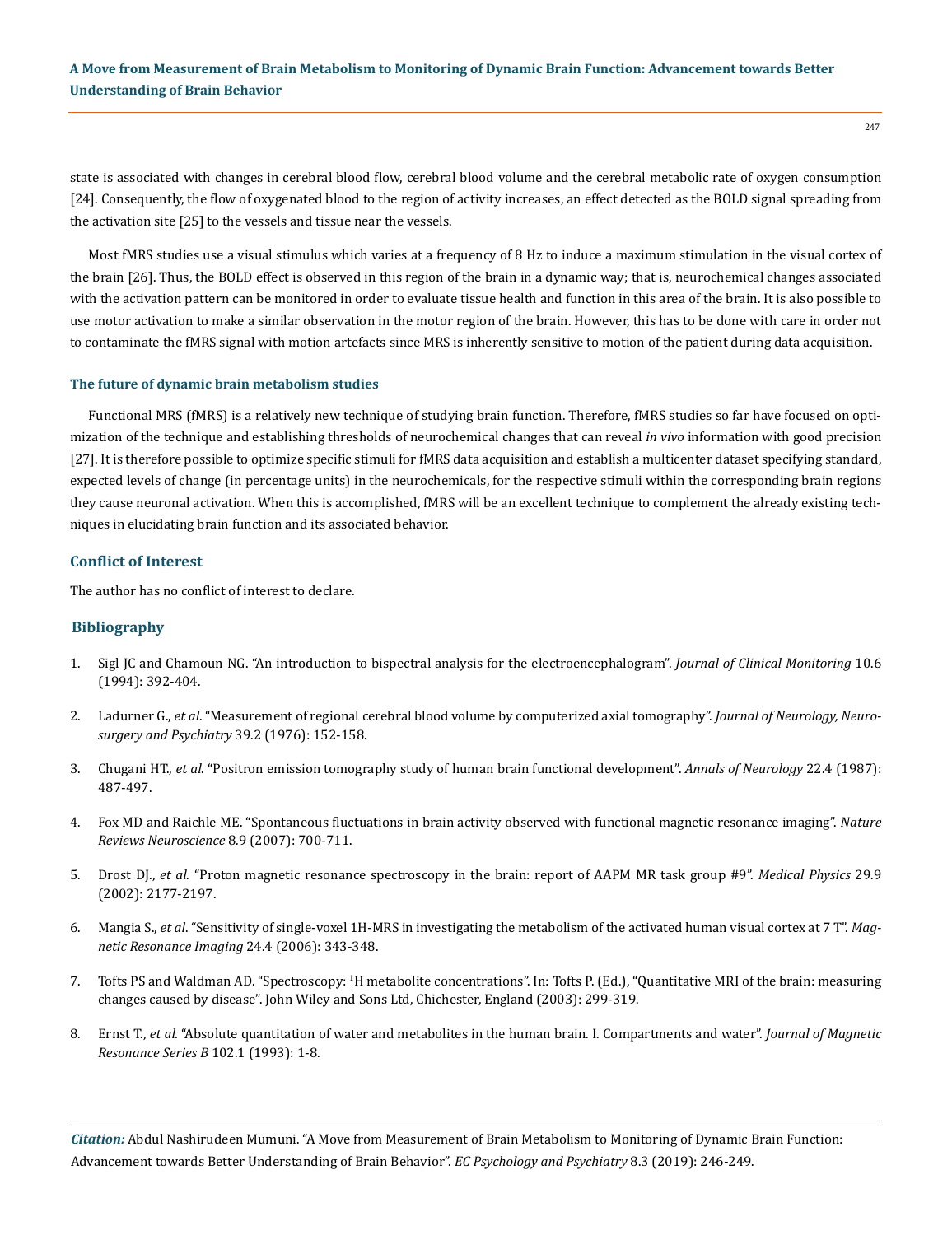$748$ 

- 9. Mumuni AN., *et al*[. "Assessment of brain water content in peripheral inflammation by an optimized single-voxel MR spectroscopy](https://link.springer.com/chapter/10.1007/978-981-10-9035-6_17) [quantitation technique". In: World Congress on Medical Physics and Biomedical Engineering 2018, Springer, Singapore \(2019\): 91-](https://link.springer.com/chapter/10.1007/978-981-10-9035-6_17) [96.](https://link.springer.com/chapter/10.1007/978-981-10-9035-6_17)
- 10. Brand A., *et al*[. "Multinuclear NMR studies on the energy metabolism of glial and neuronal cells".](https://www.ncbi.nlm.nih.gov/pubmed/7805581) *Developmental Neuroscience* 15.3-5 [\(1993\): 289-298.](https://www.ncbi.nlm.nih.gov/pubmed/7805581)
- 11. [Pouwels P. and Frahm J. "Regional metabolite concentrations in human brain as determined by quantitative localized proton MRS".](https://www.ncbi.nlm.nih.gov/pubmed/9438437)  *[Magnetic Resonance in Medicine](https://www.ncbi.nlm.nih.gov/pubmed/9438437)* 39.1 (1998): 53-60.
- 12. Kaldis P., *et al*[. "'Hot spots' of creatine kinase localization in brain: cerebellum, hippocampus and choroid plexus".](https://www.ncbi.nlm.nih.gov/pubmed/8940630) *Developmental Neuroscience* [18.5-6 \(1996\): 542-554.](https://www.ncbi.nlm.nih.gov/pubmed/8940630)
- 13. Michaelis T., *et al*[. "Absolute concentrations of metabolites in the adult human brain](https://www.ncbi.nlm.nih.gov/pubmed/8451417) *in vivo*: quantification of localized proton MR spectra". *Radiology* [187.1 \(1993\): 219-227.](https://www.ncbi.nlm.nih.gov/pubmed/8451417)
- 14. Govindaraju V., *et al*[. "Proton NMR chemical shifts and coupling constants for brain metabolites".](https://www.ncbi.nlm.nih.gov/pubmed/10861994) *NMR in Biomedicine* 13.3 (2000): [129-153.](https://www.ncbi.nlm.nih.gov/pubmed/10861994)
- 15. Muñoz Maniega S., *et al*[. "Choline and creatine are not reliable denominators for calculating metabolite ratios in acute ischemic](https://www.ncbi.nlm.nih.gov/pubmed/18617668) stroke". *Stroke* [39.9 \(2008\): 2467-2469.](https://www.ncbi.nlm.nih.gov/pubmed/18617668)
- 16. Kimura H., *et al*[. "Proton MR Spectroscopy and magnetization transfer ratio in multiple sclerosis: correlative findings of active versus](https://www.ncbi.nlm.nih.gov/pubmed/8883654) irreversible plaque disease". *[American Journal of Neuroradiology](https://www.ncbi.nlm.nih.gov/pubmed/8883654)* 17.8 (1996): 1539-1547.
- 17. Majós C., *et al*[. "Brain tumor classification by proton MR spectroscopy: comparison of diagnostic accuracy at short and long TE".](https://www.ncbi.nlm.nih.gov/pubmed/15569733) *[American Journal of Neuroradiology](https://www.ncbi.nlm.nih.gov/pubmed/15569733)* 25.10 (2004): 1696-1704.
- 18. Loos C., *et al*[. "Proton magnetic resonance spectroscopy in Alzheimer's disease, a review".](https://www.ncbi.nlm.nih.gov/pubmed/21305856) *Acta Neurologica Belgica* 110.4 (2010): [291-298.](https://www.ncbi.nlm.nih.gov/pubmed/21305856)
- 19. [Kantarci K. "1H magnetic resonance spectroscopy in dementia".](https://www.ncbi.nlm.nih.gov/pubmed/18445744) *The British Journal of Radiology* 80.2 (2007): S146-S152.
- 20. Tanaka Y., *et al*[. "Quantitative magnetic resonance spectroscopy of schizophrenia: Relationship between decreased N‐acetyl aspartate](https://www.ncbi.nlm.nih.gov/pubmed/16732755) and frontal lobe dysfunction". *[Psychiatry and Clinical Neurosciences](https://www.ncbi.nlm.nih.gov/pubmed/16732755)* 60.3 (2006): 365-372.
- 21. Bhagwagar Z., *et al*[. "Reduction in occipital cortex γ-aminobutyric acid concentrations in medication-free recovered unipolar de](https://www.ncbi.nlm.nih.gov/pubmed/17210135)[pressed and bipolar subjects".](https://www.ncbi.nlm.nih.gov/pubmed/17210135) *Biological Psychiatry* 61.6 (2007): 806-812.
- 22. Nery FG., *et al*[. "Normal metabolite levels in the left dorsolateral prefrontal cortex of unmedicated major depressive disorder pa](https://www.researchgate.net/publication/38086294_Normal_metabolite_levels_in_the_left_dorsolateral_prefrontal_cortex_of_unmedicated_major_depressive_disorder_patients_A_single_voxel_1H_spectroscopy_study)[tients: A single voxel 1H spectroscopy study".](https://www.researchgate.net/publication/38086294_Normal_metabolite_levels_in_the_left_dorsolateral_prefrontal_cortex_of_unmedicated_major_depressive_disorder_patients_A_single_voxel_1H_spectroscopy_study) *Psychiatry Research: Neuroimaging* 174.3 (2009): 177-183.
- 23. [Mumuni AN and McLean J. "Dynamic MR Spectroscopy of brain metabolism using a non-conventional spectral averaging scheme".](https://www.ncbi.nlm.nih.gov/pubmed/28012851) *[Journal of Neuroscience Methods](https://www.ncbi.nlm.nih.gov/pubmed/28012851)* 277 (2017): 113-121.
- 24. Blockley NP., *et al*[. "A review of calibrated blood oxygenation level-dependent \(BOLD\) methods for the measurement of task-induced](https://www.ncbi.nlm.nih.gov/pubmed/22945365) [changes in brain oxygen metabolism".](https://www.ncbi.nlm.nih.gov/pubmed/22945365) *NMR in Biomedicine* 26.8 (2013): 987-1003.
- 25. [Malonek D and Grinvald A. "Interactions between electrical activity and cortical microcirculation revealed by imaging spectroscopy:](https://www.ncbi.nlm.nih.gov/pubmed/8614805)  [implications for functional brain mapping".](https://www.ncbi.nlm.nih.gov/pubmed/8614805) *Science* 272.5261 (1996): 551-554.

*Citation:* Abdul Nashirudeen Mumuni. "A Move from Measurement of Brain Metabolism to Monitoring of Dynamic Brain Function: Advancement towards Better Understanding of Brain Behavior". *EC Psychology and Psychiatry* 8.3 (2019): 246-249.